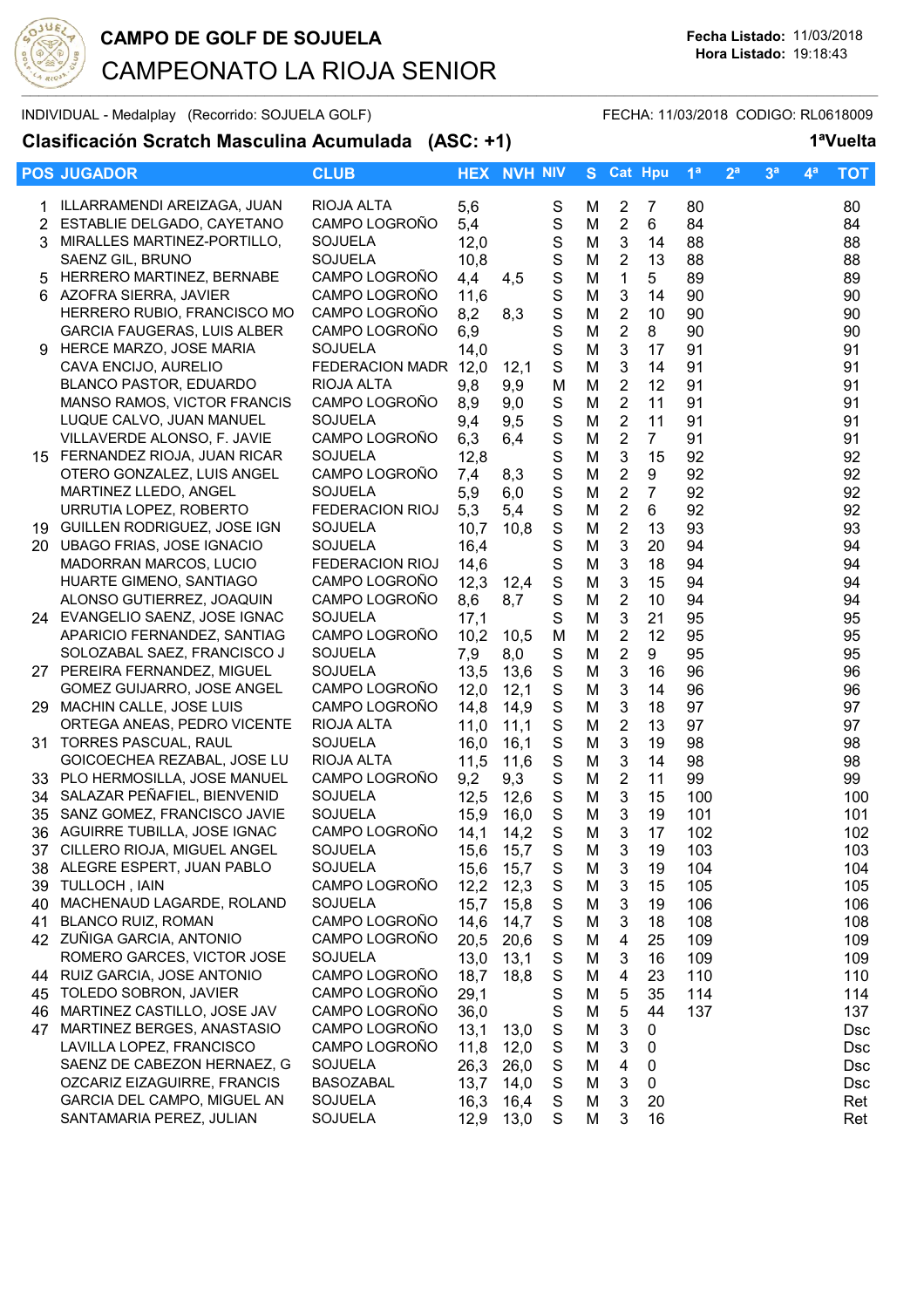

INDIVIDUAL - Medalplay (Recorrido: SOJUELA GOLF) FECHA: 11/03/2018 CODIGO: RL0618009

### **Clasificación Scratch Femenina Acumulada (ASC: +1) 1ªVuelta**

|             | <b>POS JUGADOR</b>            | <b>CLUB</b>      | <b>HEX</b> | <b>NVH NIV</b> |   |   | S Cat Hpu |    | 1 <sup>a</sup> | 2 <sup>a</sup> | 3 <sup>a</sup> | $4^a$ | тот        |
|-------------|-------------------------------|------------------|------------|----------------|---|---|-----------|----|----------------|----------------|----------------|-------|------------|
| 1.          | LOPEZ AULESTIA, ISABEL        | <b>BASOZABAL</b> | 5,9        | 5,5            | S | F | 2         | 8  | 79             |                |                |       | 79         |
|             | LOPEZ MORENO, ROSA            | <b>SOJUELA</b>   | 11,0       |                | S | F | 2         | 14 | 89             |                |                |       | 89         |
| 3.          | DIEZ GARCIA, BEGOÑA           | CAMPO LOGROÑO    | 14,7       |                | S | F | 3         | 18 | 93             |                |                |       | 93         |
| $\mathbf 4$ | DIEZ ORTIGOSA, LAURA MARIA    | <b>SOJUELA</b>   | 18,7       | 18.0           | S | F | 4         | 23 | 97             |                |                |       | 97         |
| 5           | ECHAVE IRIBAR, NEKANE         | RIOJA ALTA       | 14,0       | 14.1           | S | F | 3         | 17 | 101            |                |                |       | 101        |
| 6           | CRISTOBAL PEREZ, ELSA         | CAMPO LOGROÑO    | 21,8       |                | S | F | 4         | 26 | 104            |                |                |       | 104        |
|             | NAJERA FUERTES, PAULA         | CAMPO LOGROÑO    | 16,5       | 16,6           | S | F | 3         | 20 | 105            |                |                |       | 105        |
|             | BERZAL DE SANTIAGO, CONCEPC   | CAMPO LOGROÑO    | 11.7       | 11.8           | S | F | 3         | 15 | 105            |                |                |       | 105        |
| 9           | SAENZ GIL, ANA                | NUEVO PORTIL     | 24,4       |                | S | F | 4         | 29 | 107            |                |                |       | 107        |
| 10          | PEDROSA GARATE, DULCE MARIA   | CAMPO LOGROÑO    | 23,2       | 23,3           | S | F | 4         | 28 | 109            |                |                |       | 109        |
|             | ESCOLAR-NORIEGA ARRANZ, SUS   | RIOJA ALTA       | 12,0       | 12,1           | S | F | 3         | 15 | 109            |                |                |       | 109        |
| 12          | MARTINEZ DE PISON PETRIRENA   | <b>SOJUELA</b>   | 23,4       | 23,5           | S | F | 4         | 28 | 112            |                |                |       | 112        |
| 13          | BARDINET MACHENAUD, MARIE     | <b>SOJUELA</b>   | 21,6       | 21,7           | S | F | 4         | 26 | 116            |                |                |       | 116        |
| 14          | MARTINEZ FRIAS, NIEVES        | CAMPO LOGROÑO    | 26,5       |                | S | F | 5         | 32 | 117            |                |                |       | 117        |
| 15          | BOSQUE MOHINO, ALMUDENA       | CAMPO LOGROÑO    | 24,3       | 24.4           | S | F | 4         | 29 | 121            |                |                |       | 121        |
| 16          | HERCE GARRIDO, ALICIA         | CAMPO LOGROÑO    | 17,3       | 17.4           | S | F | 3         | 21 | 122            |                |                |       | 122        |
| 17          | AMELIVIA GARCIA, GABRIELA     | CAMPO LOGROÑO    | 18,7       | 19,0           | S | F | 4         | 0  |                |                |                |       | <b>Dsc</b> |
|             | <b>MARTINEZ RUIZ, LOURDES</b> | <b>SOJUELA</b>   | 29,5       |                | S | F | 5         | 0  |                |                |                |       | <b>Dsc</b> |
|             |                               |                  |            |                |   |   |           |    |                |                |                |       |            |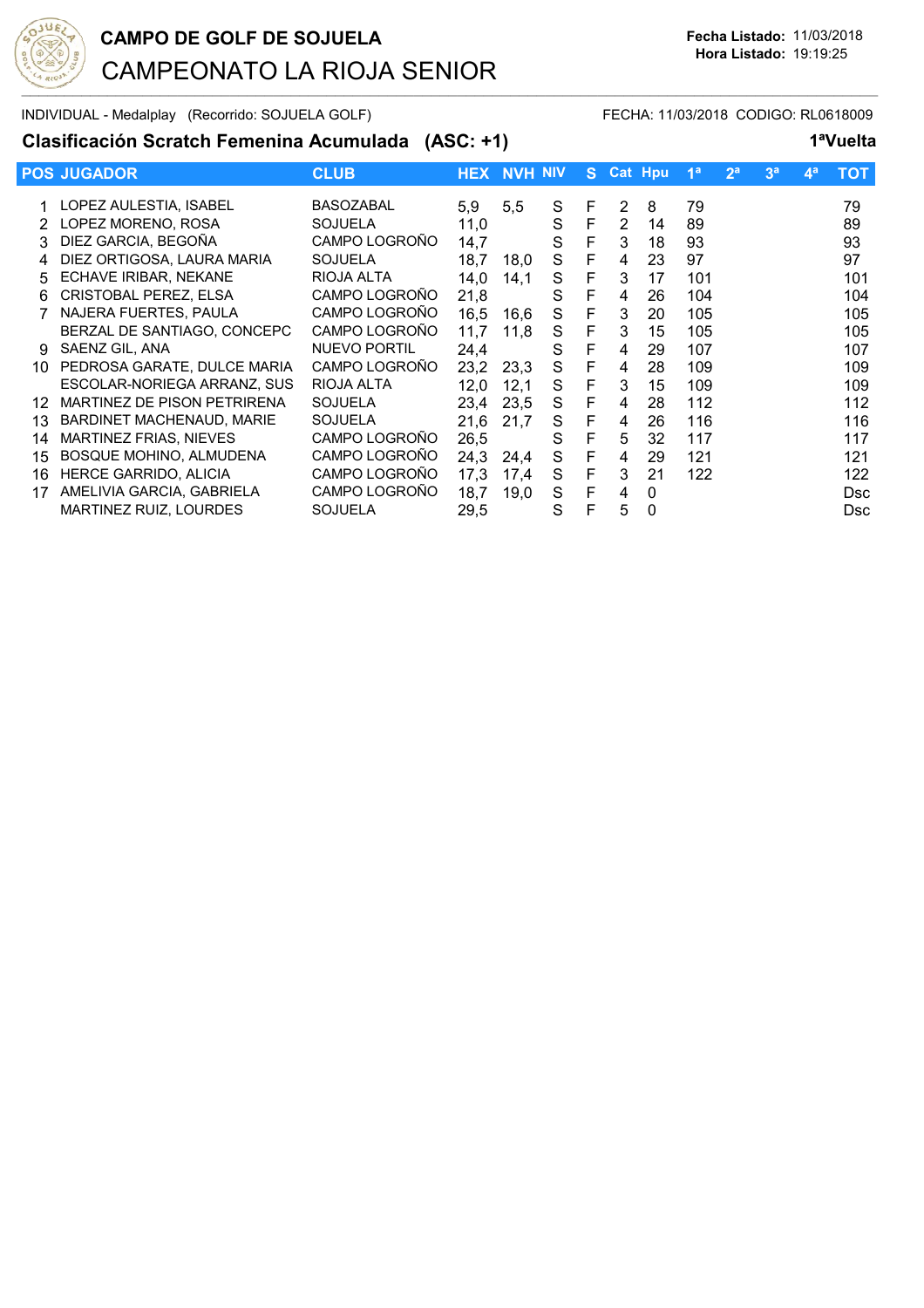

INDIVIDUAL - Medalplay (Recorrido: SOJUELA GOLF) FECHA: 11/03/2018 CODIGO: RL0618009

### **Clasificación Scratch Masculina Acumulada (ASC: +1) 1ªVuelta**

|     | <b>POS JUGADOR</b>                 | <b>CLUB</b>            | <b>HEX</b> | <b>NVH NIV</b> |   |   |                | S Cat Hpu      | 1 <sup>a</sup> | 2 <sup>a</sup> | 3 <sup>a</sup> | $4^a$ | тот |
|-----|------------------------------------|------------------------|------------|----------------|---|---|----------------|----------------|----------------|----------------|----------------|-------|-----|
|     | ILLARRAMENDI AREIZAGA, JUAN        | RIOJA ALTA             | 5,6        |                | S | м | 2              | 7              | 80             |                |                |       | 80  |
|     | ESTABLIE DELGADO, CAYETANO         | CAMPO LOGROÑO          | 5,4        |                | S | м | 2              | 6              | 84             |                |                |       | 84  |
| 3   | SAENZ GIL, BRUNO                   | <b>SOJUELA</b>         | 10,8       |                | S | M | 2              | 13             | 88             |                |                |       | 88  |
| 4   | HERRERO RUBIO, FRANCISCO MO        | CAMPO LOGROÑO          | 8,2        | 8,3            | S | M | $\overline{2}$ | 10             | 90             |                |                |       | 90  |
|     | <b>GARCIA FAUGERAS, LUIS ALBER</b> | CAMPO LOGROÑO          | 6,9        |                | S | м | $\overline{2}$ | 8              | 90             |                |                |       | 90  |
| 6   | <b>BLANCO PASTOR, EDUARDO</b>      | RIOJA ALTA             | 9,8        | 9,9            | M | M | 2              | 12             | 91             |                |                |       | 91  |
|     | <b>MANSO RAMOS, VICTOR FRANCIS</b> | CAMPO LOGROÑO          | 8,9        | 9,0            | S | м | 2              | 11             | 91             |                |                |       | 91  |
|     | LUQUE CALVO, JUAN MANUEL           | <b>SOJUELA</b>         | 9,4        | 9,5            | S | M | 2              | 11             | 91             |                |                |       | 91  |
|     | VILLAVERDE ALONSO, F. JAVIE        | CAMPO LOGROÑO          | 6,3        | 6,4            | S | M | 2              | $\overline{7}$ | 91             |                |                |       | 91  |
| 10. | OTERO GONZALEZ, LUIS ANGEL         | CAMPO LOGROÑO          | 7,4        | 8,3            | S | M | $\overline{2}$ | 9              | 92             |                |                |       | 92  |
|     | MARTINEZ LLEDO, ANGEL              | <b>SOJUELA</b>         | 5,9        | 6,0            | S | м | 2              | 7              | 92             |                |                |       | 92  |
|     | URRUTIA LOPEZ, ROBERTO             | <b>FEDERACION RIOJ</b> | 5,3        | 5,4            | S | M | 2              | 6              | 92             |                |                |       | 92  |
| 13. | GUILLEN RODRIGUEZ, JOSE IGN        | <b>SOJUELA</b>         | 10.7       | 10.8           | S | м | 2              | 13             | 93             |                |                |       | 93  |
| 14  | ALONSO GUTIERREZ, JOAQUIN          | CAMPO LOGROÑO          | 8,6        | 8.7            | S | M | 2              | 10             | 94             |                |                |       | 94  |
| 15  | APARICIO FERNANDEZ, SANTIAG        | CAMPO LOGROÑO          | 10,2       | 10,5           | м | M | 2              | 12             | 95             |                |                |       | 95  |
|     | SOLOZABAL SAEZ, FRANCISCO J        | <b>SOJUELA</b>         | 7,9        | 8,0            | S | м | 2              | 9              | 95             |                |                |       | 95  |
| 17  | ORTEGA ANEAS, PEDRO VICENTE        | RIOJA ALTA             | 11,0       | 11,1           | S | M | $\overline{2}$ | 13             | 97             |                |                |       | 97  |
| 18  | PLO HERMOSILLA, JOSE MANUEL        | CAMPO LOGROÑO          | 9,2        | 9,3            | S | M | 2              | 11             | 99             |                |                |       | 99  |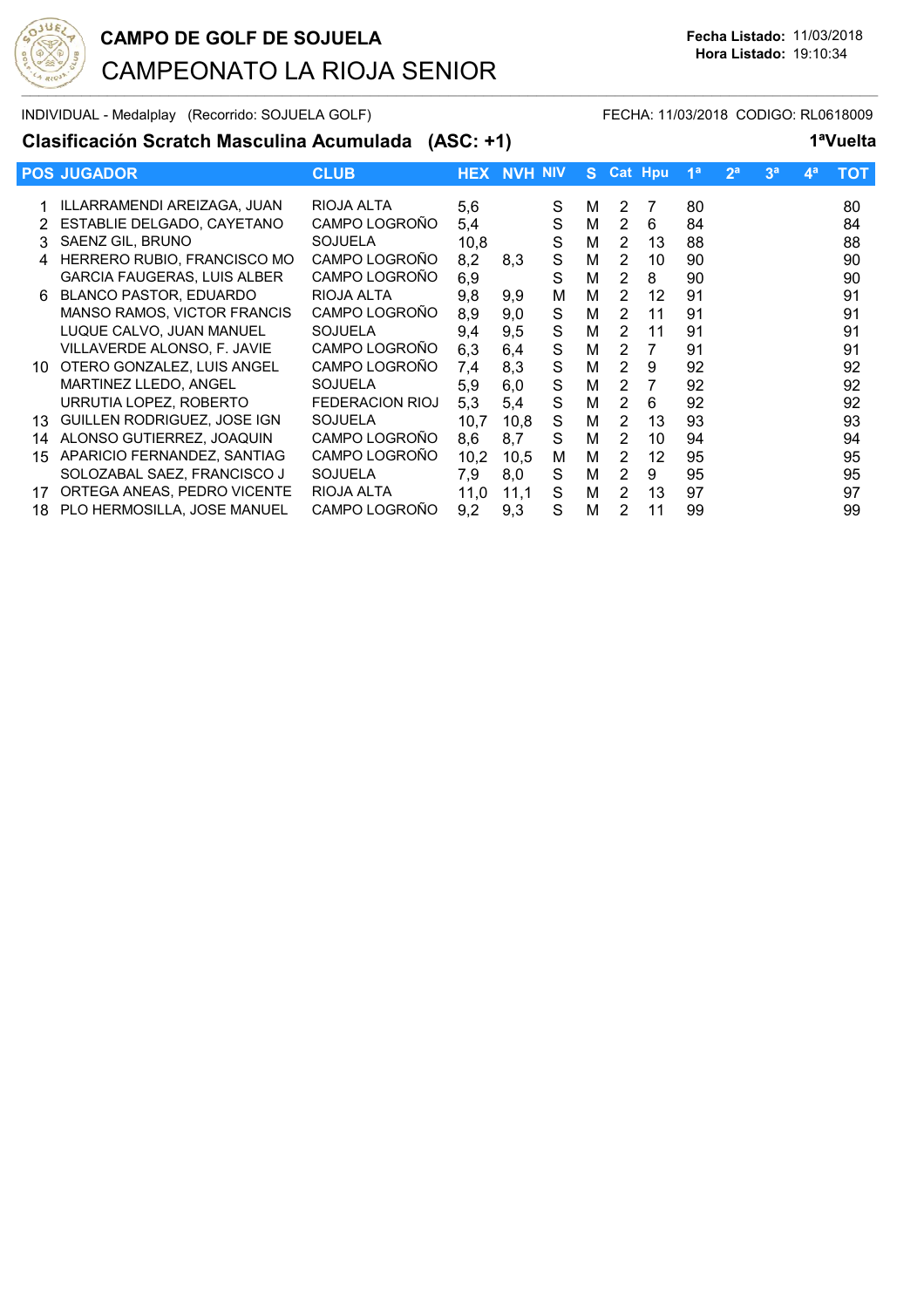

INDIVIDUAL - Medalplay (Recorrido: SOJUELA GOLF) FECHA: 11/03/2018 CODIGO: RL0618009

**Clasificación Scratch Masculina Acumulada (ASC: +1) 1ªVuelta**

|    | <b>POS JUGADOR</b>               | <b>CLUB</b>            |      | <b>HEX NVH NIV</b> |             | S. |                | <b>Cat Hpu</b> | 1 <sup>a</sup> | 2 <sup>a</sup> | 3 <sup>a</sup> | 4 <sup>a</sup> | ТОТ        |
|----|----------------------------------|------------------------|------|--------------------|-------------|----|----------------|----------------|----------------|----------------|----------------|----------------|------------|
|    | MIRALLES MARTINEZ-PORTILLO,      | <b>SOJUELA</b>         | 12,0 |                    | S           | M  | 3              | 14             | 88             |                |                |                | 88         |
| 2  | AZOFRA SIERRA, JAVIER            | CAMPO LOGROÑO          | 11,6 |                    | S           | M  | 3              | 14             | 90             |                |                |                | 90         |
|    | HERCE MARZO, JOSE MARIA          | SOJUELA                | 14,0 |                    | S           | M  | 3              | 17             | 91             |                |                |                | 91         |
|    | CAVA ENCIJO, AURELIO             | FEDERACION MADR 12,0   |      | 12,1               | S           | M  | 3              | 14             | 91             |                |                |                | 91         |
| 5. | FERNANDEZ RIOJA, JUAN RICAR      | <b>SOJUELA</b>         | 12,8 |                    | S           | M  | $\mathbf{3}$   | 15             | 92             |                |                |                | 92         |
| 6  | <b>UBAGO FRIAS, JOSE IGNACIO</b> | SOJUELA                | 16,4 |                    | S           | M  | $\mathbf{3}$   | 20             | 94             |                |                |                | 94         |
|    | MADORRAN MARCOS, LUCIO           | <b>FEDERACION RIOJ</b> | 14,6 |                    | S           | M  | $\mathbf{3}$   | 18             | 94             |                |                |                | 94         |
|    | HUARTE GIMENO, SANTIAGO          | CAMPO LOGROÑO          | 12,3 | 12,4               | S           | M  | 3              | 15             | 94             |                |                |                | 94         |
|    | EVANGELIO SAENZ, JOSE IGNAC      | <b>SOJUELA</b>         | 17,1 |                    | S           | M  | 3              | 21             | 95             |                |                |                | 95         |
|    | 10 PEREIRA FERNANDEZ, MIGUEL     | <b>SOJUELA</b>         | 13,5 | 13,6               | $\mathbf S$ | M  | 3              | 16             | 96             |                |                |                | 96         |
|    | GOMEZ GUIJARRO, JOSE ANGEL       | CAMPO LOGROÑO          | 12,0 | 12,1               | S           | M  | 3              | 14             | 96             |                |                |                | 96         |
| 12 | MACHIN CALLE, JOSE LUIS          | CAMPO LOGROÑO          | 14,8 | 14,9               | $\mathbf S$ | M  | 3              | 18             | 97             |                |                |                | 97         |
| 13 | <b>TORRES PASCUAL, RAUL</b>      | <b>SOJUELA</b>         | 16,0 | 16,1               | $\mathbf S$ | M  | 3              | 19             | 98             |                |                |                | 98         |
|    | GOICOECHEA REZABAL, JOSE LU      | RIOJA ALTA             | 11,5 | 11,6               | $\mathbf S$ | M  | 3              | 14             | 98             |                |                |                | 98         |
| 15 | SALAZAR PEÑAFIEL, BIENVENID      | <b>SOJUELA</b>         | 12,5 | 12,6               | $\mathbf S$ | M  | $\mathbf{3}$   | 15             | 100            |                |                |                | 100        |
| 16 | SANZ GOMEZ, FRANCISCO JAVIE      | <b>SOJUELA</b>         | 15,9 | 16,0               | $\mathbf S$ | M  | $\mathbf{3}$   | 19             | 101            |                |                |                | 101        |
| 17 | AGUIRRE TUBILLA, JOSE IGNAC      | CAMPO LOGROÑO          | 14,1 | 14,2               | S           | M  | $\mathbf{3}$   | 17             | 102            |                |                |                | 102        |
| 18 | CILLERO RIOJA, MIGUEL ANGEL      | SOJUELA                | 15,6 | 15,7               | S           | M  | $\mathbf{3}$   | 19             | 103            |                |                |                | 103        |
| 19 | ALEGRE ESPERT, JUAN PABLO        | <b>SOJUELA</b>         | 15,6 | 15,7               | S           | M  | 3              | 19             | 104            |                |                |                | 104        |
| 20 | <b>TULLOCH, IAIN</b>             | CAMPO LOGROÑO          | 12,2 | 12,3               | S           | M  | 3              | 15             | 105            |                |                |                | 105        |
| 21 | MACHENAUD LAGARDE, ROLAND        | <b>SOJUELA</b>         | 15,7 | 15,8               | $\mathbf S$ | M  | 3              | 19             | 106            |                |                |                | 106        |
| 22 | <b>BLANCO RUIZ, ROMAN</b>        | CAMPO LOGROÑO          | 14,6 | 14,7               | $\mathbf S$ | M  | 3              | 18             | 108            |                |                |                | 108        |
| 23 | ZUÑIGA GARCIA, ANTONIO           | CAMPO LOGROÑO          | 20,5 | 20,6               | $\mathbf S$ | M  | $\overline{4}$ | 25             | 109            |                |                |                | 109        |
|    | ROMERO GARCES, VICTOR JOSE       | <b>SOJUELA</b>         | 13,0 | 13,1               | $\mathbf S$ | M  | 3              | 16             | 109            |                |                |                | 109        |
|    | 25 RUIZ GARCIA, JOSE ANTONIO     | CAMPO LOGROÑO          | 18,7 | 18,8               | $\mathbf S$ | M  | $\overline{4}$ | 23             | 110            |                |                |                | 110        |
|    | 26 TOLEDO SOBRON, JAVIER         | CAMPO LOGROÑO          | 29,1 |                    | S           | M  | $\sqrt{5}$     | 35             | 114            |                |                |                | 114        |
| 27 | MARTINEZ CASTILLO, JOSE JAV      | CAMPO LOGROÑO          | 36,0 |                    | S           | M  | 5              | 44             | 137            |                |                |                | 137        |
| 28 | MARTINEZ BERGES, ANASTASIO       | CAMPO LOGROÑO          | 13,1 | 13,0               | S           | M  | 3              | 0              |                |                |                |                | <b>Dsc</b> |
|    | LAVILLA LOPEZ, FRANCISCO         | CAMPO LOGROÑO          | 11,8 | 12,0               | S           | M  | 3              | $\mathbf 0$    |                |                |                |                | Dsc        |
|    | SAENZ DE CABEZON HERNAEZ, G      | <b>SOJUELA</b>         | 26,3 | 26,0               | S           | M  | $\overline{4}$ | $\mathbf 0$    |                |                |                |                | Dsc        |
|    | OZCARIZ EIZAGUIRRE, FRANCIS      | <b>BASOZABAL</b>       | 13,7 | 14,0               | S           | M  | 3              | $\mathbf 0$    |                |                |                |                | Dsc        |
|    | GARCIA DEL CAMPO, MIGUEL AN      | SOJUELA                | 16,3 | 16,4               | $\mathbf S$ | M  | 3              | 20             |                |                |                |                | Ret        |
|    | SANTAMARIA PEREZ, JULIAN         | SOJUELA                | 12,9 | 13,0               | S           | M  | 3              | 16             |                |                |                |                | Ret        |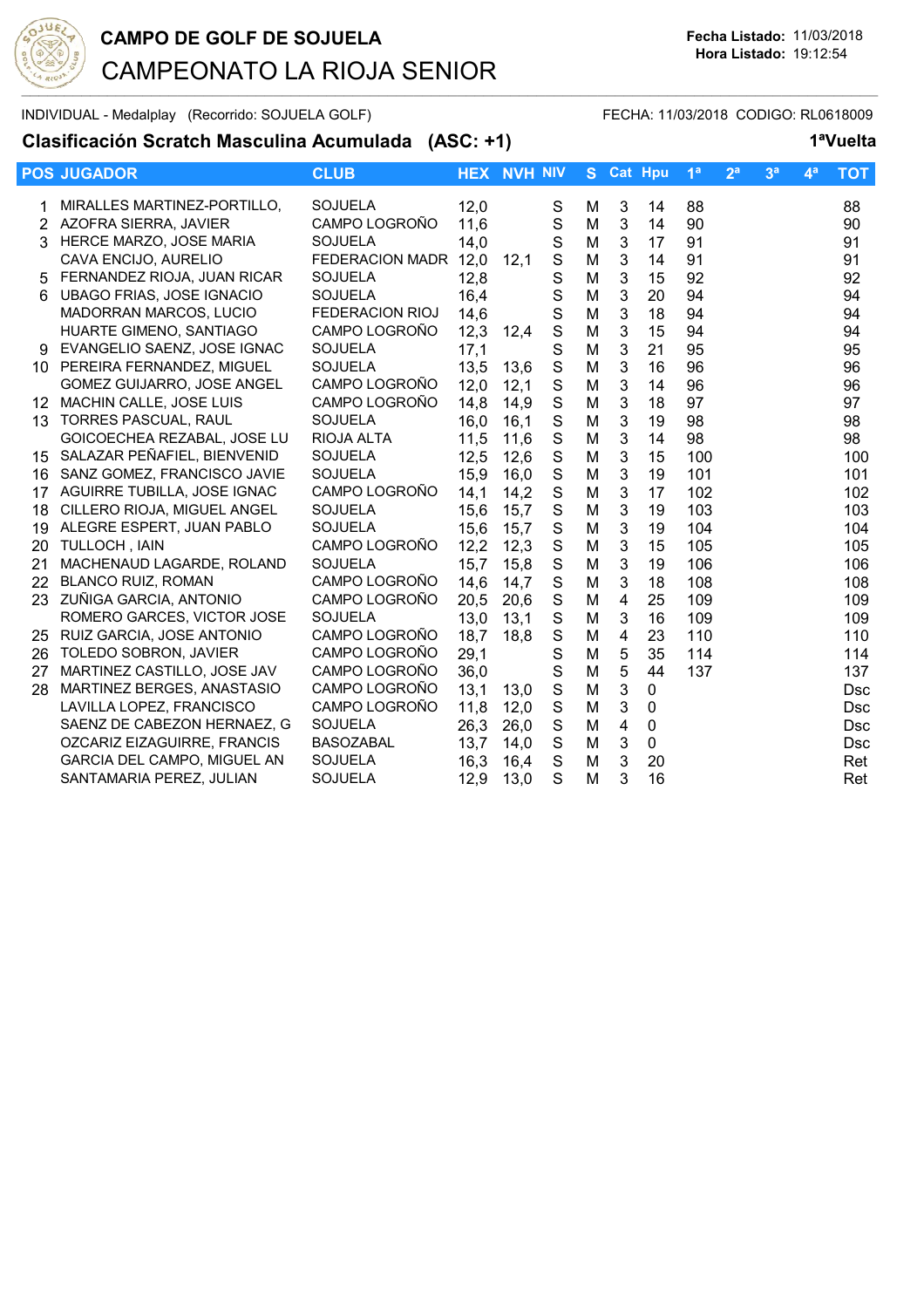

INDIVIDUAL - Medalplay (Recorrido: SOJUELA GOLF) FI

### **Clasificación Scratch Femenina Acumulada (ASC: +1) 1ªVuelta**

| <b>POS JUGADOR</b>            | <b>CLUB</b>   |      | HEX NVH NIV S Cat Hpu 1 <sup>a</sup> 2 <sup>a</sup> 3 <sup>a</sup> |       |    |                |     |     |  | тот |
|-------------------------------|---------------|------|--------------------------------------------------------------------|-------|----|----------------|-----|-----|--|-----|
| 1 DIEZ GARCIA, BEGOÑA         | CAMPO LOGROÑO | 14.7 |                                                                    | S F 3 |    |                | -18 | 93  |  | 93  |
| 2 ECHAVE IRIBAR, NEKANE       | RIOJA ALTA    | 14.0 | 14.1 S F 3                                                         |       |    |                | 17  | 101 |  | 101 |
| 3 NAJERA FUERTES, PAULA       | CAMPO LOGROÑO | 16.5 | 16,6 S                                                             |       | F  | - 3            | -20 | 105 |  | 105 |
| BERZAL DE SANTIAGO, CONCEPC   | CAMPO LOGROÑO |      | 11,8                                                               | - S   | F  | $\overline{3}$ | 15  | 105 |  | 105 |
| 5 ESCOLAR-NORIEGA ARRANZ, SUS | RIOJA ALTA    | 12.0 | 12.1                                                               | -S    | F. | -3             | 15  | 109 |  | 109 |
| 6 HERCE GARRIDO, ALICIA       | CAMPO LOGROÑO |      |                                                                    | S     |    |                | 21  | 122 |  | 122 |